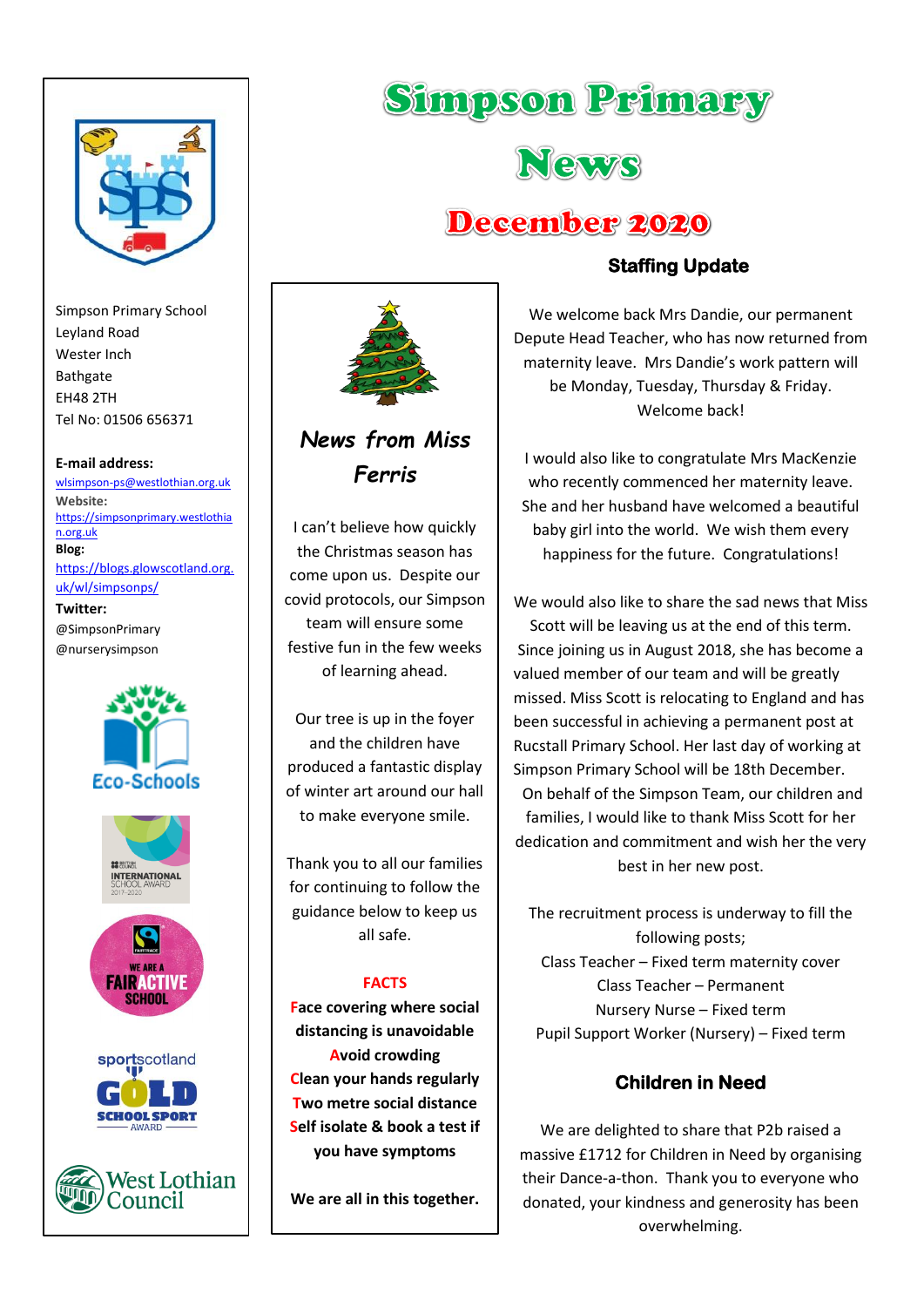## **Foodbank Collection**

For the remainder of this term we would like to support our local Foodbank. If you would like to donate any food items, your child may deposit donations in the large drop off containers, which will be placed at the entry gates. They will be available prior to the school day for the duration of the staggered entry. Staff will then collate these items for quarantine prior to delivery to the Foodbank. You can find out more about the wonderful service the Foodbank provides at:

#### <https://westlothian.foodbank.org.uk/>

We thank you in advance for any donations given. **The drop off points will be open from 3 rd Dec – 17th Dec.**

#### **Christmas Parties**

Christmas parties will be a little different this year but we would still like the children to experience a party treat. The party fun will take place within classrooms to maintain our class bubbles. Children are permitted to wear their party clothes on the date of their party.

See separate letter for further details.

#### **Christmas Lunch**

Everyone should have received a letter inviting you to order your child's Christmas lunch. The lunch will be served on **Wed 9th December.** We ask that you order using ipay impact where possible.

Children are permitted to wear a winter or Christmas jumper on this day if they wish.

Children will eat their meal in their classroom. Further information can be found on the letter. If you have not yet received the letter, please contact the school office.

#### **Christmas Cards**

Due to current measures being taken in school to minimise items going between home to school and other homes, we would request that children do not exchange cards with other pupils this year. This will ensure we can remain low risk in these difficult times. We do believe it will also be beneficial to the environment.

#### **P1 Winter Show**

Our P1 children have been busy learning their lines and preparing for their Winter Show. This will be recorded on the  $10^{th}$  &  $11^{th}$  December and thereafter, we look forward to sharing a link with you to be able to view their performance. Please see separate letter issued by your child's class teacher with details of how you can support with costumes.

#### **Nursery Update**

Dates for the nursery Christmas parties are: Full Day Children - Tuesday 15th December and Thursday 17th December. Part Time (am/pm) children - Thursday 17th December. Santa will be making a special virtual appearance at the parties.

The children have been learning actions to Christmas songs within their bubbles which we will record and share with parents on a sway via the blog and on our twitter feed.

On the last week of nursery children are very welcome to come dressed in their festive attire.

#### **Personal Belongings in School**

Please ensure that your child only brings essential items to school. We have seen a gradual increase in additional items, which are not required, and lost property is starting to grow!

#### **Outdoor PE**

PE has returned to outdoors for the duration of Tier 4 restrictions. We will endeavour to be out in most weathers. Please ensure your child wraps up warm and has appropriate footwear. You may send your child into school with a change of shoes and fresh socks if you wish. A waterproof jacket would be greatly appreciated.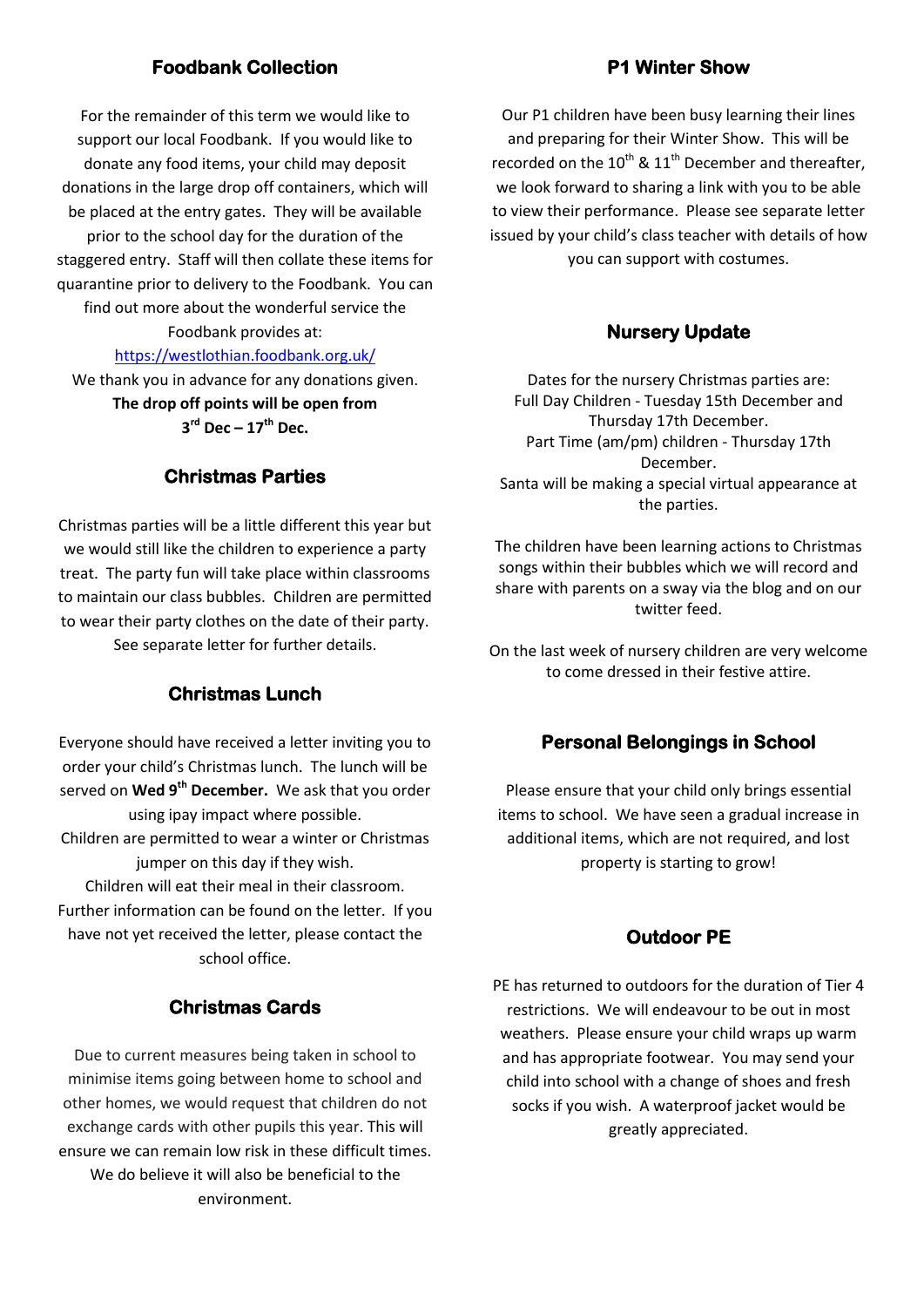## **School Improvement Plan Recovery Phase**

Our Standards and Quality report and School Improvement Plans can be viewed on our school website. See link below: [https://simpsonprimary.westlothian.org.uk/article/14](https://simpsonprimary.westlothian.org.uk/article/14888/School-Documents-) [888/School-Documents-](https://simpsonprimary.westlothian.org.uk/article/14888/School-Documents-)

## **Contingency Plans**

We are continuing in Tier 4 in regards to COVID-19 restrictions with the expectation that schools will remain fully open. In the event of any changes announced by the Scottish Government, we may be required to move to a Blended Learning Model. This will involve a balance of in school and at home learning for our children. The main purpose being to reduce numbers in school at any one time. If this scenario came upon us P4-7 would access their learning via Teams and P1-3 would access their learning via Seesaw. P1-3 are currently exploring Seesaw with their classes and further information will be provided to support parents/carers on how to access this digital tool. We urge everyone to continue to follow government guidance to keep our schools open.

## **Lollypop Sticks**

There has been a recent health & safety concern regarding lollypop sticks. We have noticed a number of children bringing lollypops to school as a break time snack. Due to the large volumes of children running around the playground, we are concerned that this could present a potential choking hazard if they were to fall or bump into another child. We politely ask that you save this type of treat for home where possible. If your child does bring one in, they will be permitted to eat this but may be asked to stay seated until finished to keep them safe. We appreciate your understanding in this matter.

## **Rights Respecting Schools**

We are working towards gaining Rights Respecting Schools status at Simpson Primary this session. The Rights Respecting Schools Award embeds the values of respect and nurture and

encourages a learning environment where children are able to thrive in order to give them the best chance to lead happy, healthy lives and be responsible, active citizens. Our RRS Pupil Group will be meeting in the coming weeks to look at what we need to do at Simpson for our school and the local community to gain our Silver award.

## **Allergies**

Please remember that due to having a number of children in our school who have a severe nut allergy, we request that you **do not send food containing nuts into school**. Your support with this would be much appreciated. Thank you.

## **Road Safety**

Our P6 children delivered an excellent virtual assembly on Road Safety. The whole school were reminded by our P6 Junior Road Safety Officers how to keep ourselves safe around roads and while walking to & from school. **Park with consideration and care, don't give a child a scare! Let's keep our children safe.**

## **Office Hours**

Our office is open at the following times: Mon-Thur: 8.30am – 3.45pm Fri: 8.30am – 12.45pm Telephone No: 01506 656371 Email: [wlsimpson-ps@westlothian.org.uk](mailto:wlsimpson-ps@westlothian.org.uk)

Recently we have noticed a steady increase in the footfall of adults arriving at our school office. During the current COVID-19 restrictions, we would like to remind all parents/carers and visitors that no one should enter the school building without a prearranged appointment. **Let's keep our staff and children safe Let's keep schools open**

# **PARENT COUNCIL**

**Contact Details:** Email: [Simpson.parentcouncil@gmail.com](mailto:Simpson.parentcouncil@gmail.com) Facebook: Simpson Primary and nursery parent council - Wester Inch – Bathgate **Next Parent Council Meeting:** Thursday 21st January 2021 Time: TBC